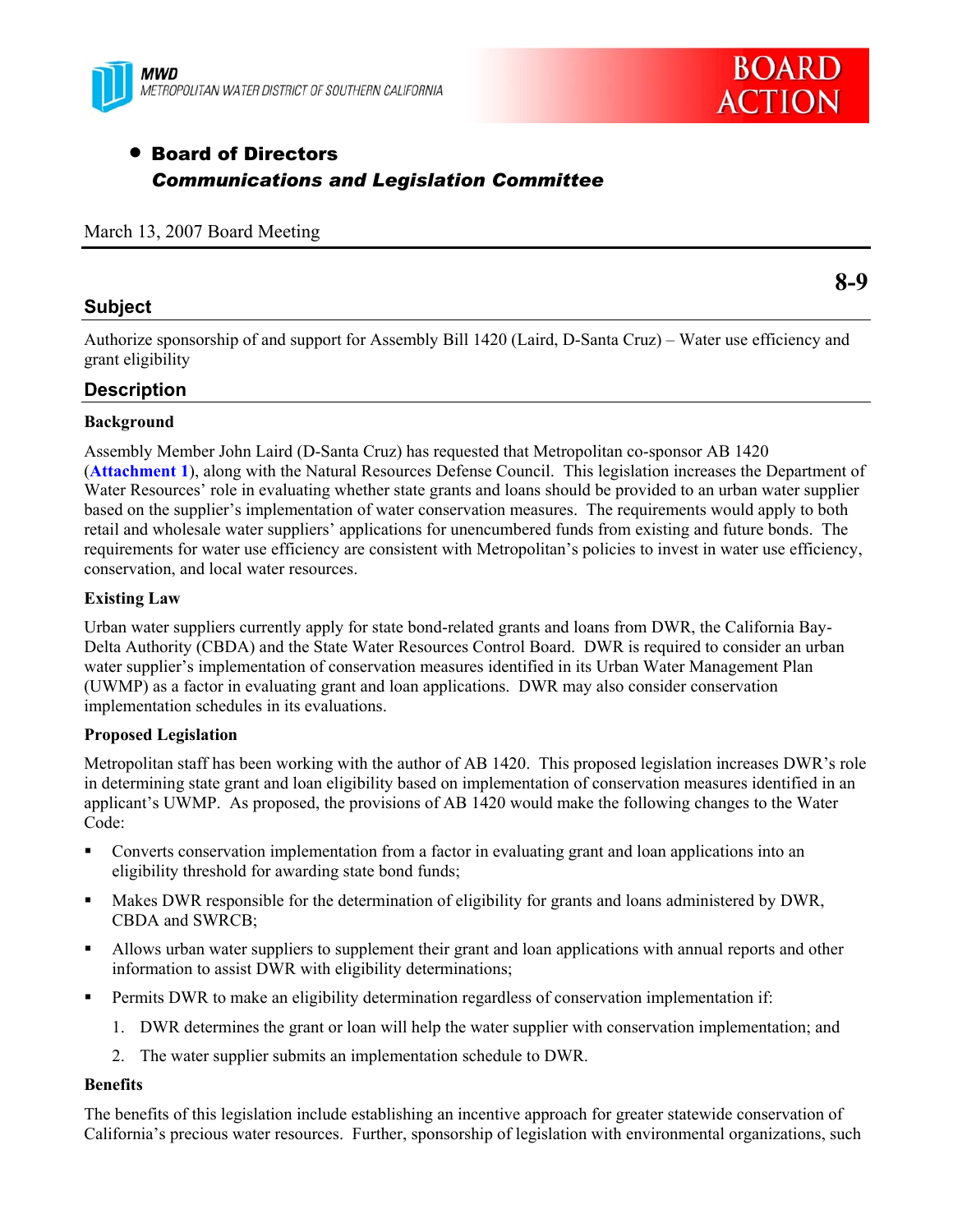as the Natural Resources Defense Council, is an important step in gathering consensus on important issues such as achieving progress in conservation and the award of bond funds.

### **Proposed Amendments**

Staff believes that AB 1420 warrants sponsorship in its present form. However, it could be strengthened with minor clarifying amendments. Staff would propose modifications recognizing Metropolitan's regional approach as complying with AB 1420's conservation implementation requirement. As an example, Metropolitan centrally administers its Commercial, Industrial, and Institutional Program (CII), which implements conservation at the regional level for the benefit of numerous retail agencies. A member or retail agency within Metropolitan's service area should be recognized as compliant if Metropolitan is implementing the CII program on its behalf. These member and local agencies help fund Metropolitan's regional programs through the water stewardship rate, even though the programs may not be identified in their UWMP.

## **Policy**

By Minute Item 45208, dated February 11, 2003, the Board adopted the CEQA determination and all of the proposed water conservation policy principles.

By Minute Item 43747, dated October 12, 1999, the Board authorized partnerships with state and federal agencies under Metropolitan's Conservation Credits Program.

## **California Environmental Quality Act (CEQA)**

CEQA determination for Options #1 and #2:

The proposed action is not defined as a project under CEQA because it involves continuing administrative activities, such as general policy and procedure making (Section 15378(b)(2) of the State CEQA Guidelines). In addition, where it can be seen with certainty that there is no possibility that the proposed action in question may have a significant effect on the environment, the proposed action is not subject to CEQA (Section 15061(b)(3) of the State CEQA Guidelines).

The CEQA determination is: Determine that the proposed action is not subject to CEQA pursuant to Sections 15378(b)(2) and 15061(b)(3) of the State CEQA Guidelines.

CEQA determination for Option #3:

None required

## **Board Options**

### **Option #1**

Adopt the CEQA determination and

- a. Authorize sponsorship of AB 1420; and
- b. Direct staff to pursue clarifying amendments.

### **Fiscal Impact:** None

**Business Analysis:** This bill is a step in promoting greater statewide water conservation and sponsoring the measure strengthens Metropolitan's water stewardship role.

### **Option #2**

Adopt the CEQA determination and

- a. Express support for AB 1420; and
- b. Direct staff to pursue clarifying amendments.

### **Fiscal Impact:** None

**Business Analysis:** This bill is a step in promoting greater statewide water conservation and supporting the measure could improve Metropolitan's water stewardship role.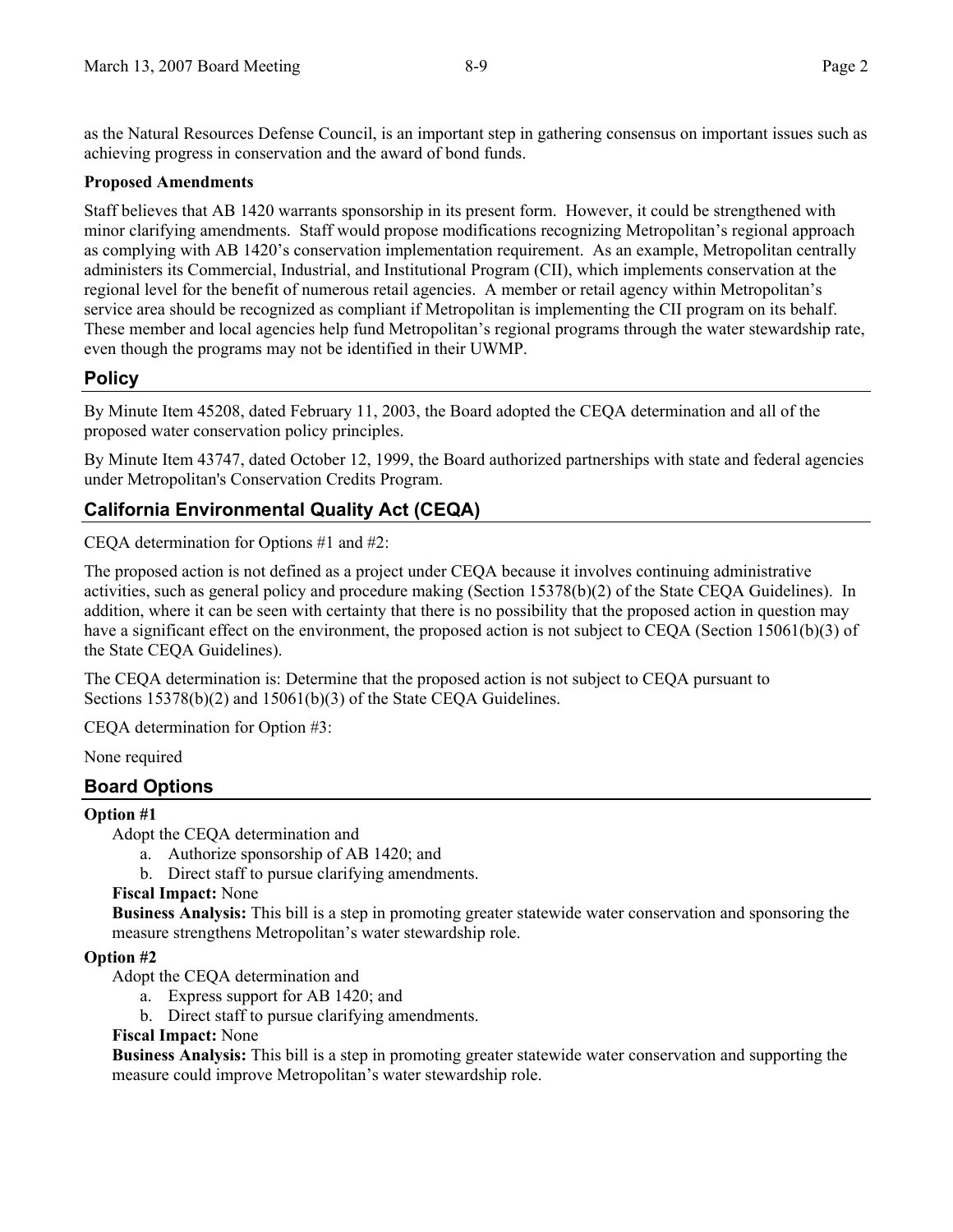### **Option #3**

Take no position on AB 1420. **Fiscal Impact:** None

**Business Analysis:** Non-support of the bill could lessen Metropolitan's image as a steward of the region's water resources and miss an opportunity to increase statewide water conservation.

### **Staff Recommendation**

Option #1

pher 1 3/7/2007 *Stephen N. Arakawa Date* 

*Manager, Water Resource Management* 

3/7/2007 *Jeffrey Kightlinger General Mahager Date* 

**Attachment 1 – Assembly Bill No. 1420**  BLA #5313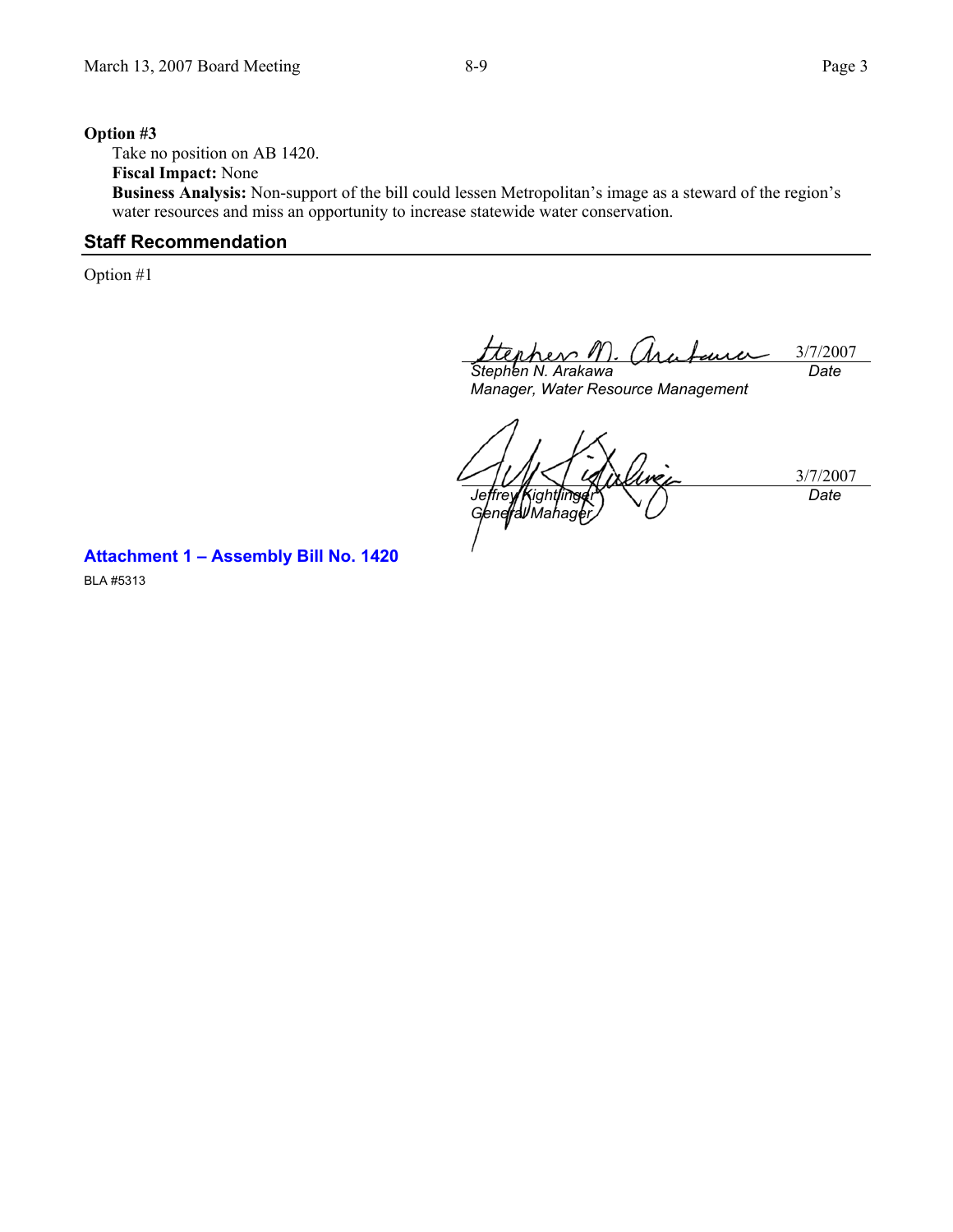california legislature—2007–08 regular session

### **ASSEMBLY BILL No. 1420**

#### **Introduced by Assembly Member Laird**

February 23, 2007

An act to amend Section 10631.5 of the Water Code, relating to water.

### legislative counsel' s digest

AB 1420, as introduced, Laird. Water demand management measures: grant or loan funds.

Existing law requires an urban water supplier to prepare and adopt an urban water management plan that includes a description of the supplier's water demand management measures that are currently being implemented or scheduled for implementation. Existing law requires the Department of Water Resources to take into consideration whether the urban water supplier is implementing or has scheduled for implementation the water demand management activities that the supplier identified in its urban water management plan in evaluating applications for grants and loans financed by specified bond funds.

This bill would delete that provision relating to the evaluation of grant or loan applications financed by those specified bond funds. The bill, instead, would require the terms of and eligibility for any grant or loan to an urban water supplier awarded or administered by the department, the State Water Resources Control Board, or the California Bay-Delta Authority, with a certain exception, to be conditioned on the implementation of the water demand management measures described in the urban water management plan.

Vote: majority. Appropriation: no. Fiscal committee: yes. State-mandated local program: no.